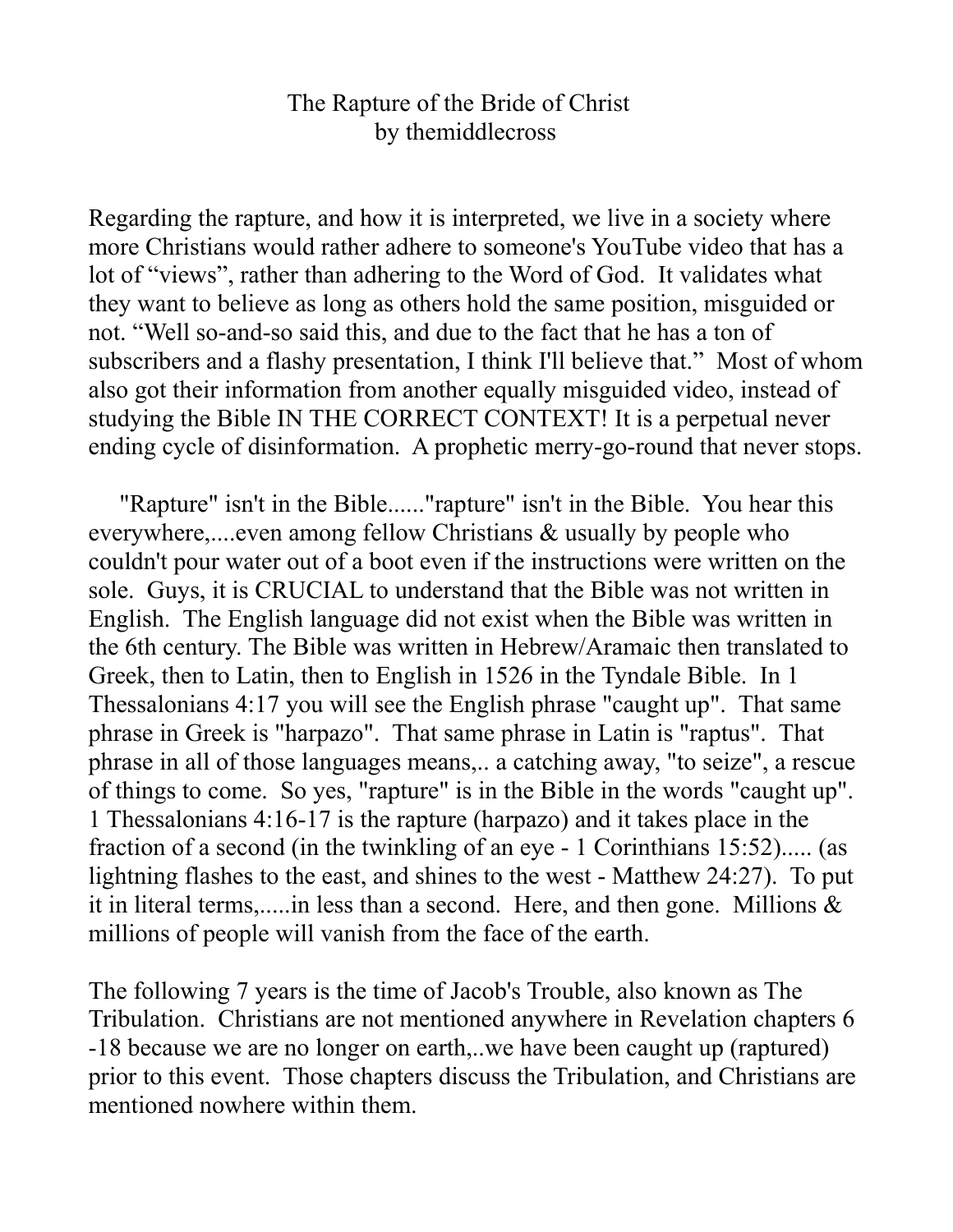"Since you have kept my command to endure patiently, I will also keep you from the hour of trial that is going to come on the whole world to test the inhabitants of the earth." - Revelation 3:10.

 Revelation 19:11-16 is The Second Coming of Christ...it takes 20 - 30 minutes,...a drawn out event where "every eye will see Him" (Revelation 1:7),...where His feet will touch down on the Mt. of Olives (Zechariah 14:4). Where we come back WITH Christ (Revelation 19) the "armies of heaven" dressed in fine white linen (resurrected bodies) from every tribe, tongue and nation. Meaning every person that ever lived who accepted Jesus Christ. Make no mistake, The Rapture of the Bride of Christ & The Second Coming of Christ are 2 totally different events. Do you see? Two occurrences that have differing lengths cannot be the same event. But here is the most blatant fact that separates these two events,......at the rapture (1 Thessalonians 4:16) He will not physically return to earth, we meet Him in the air. At the Second Coming, He does,....His feet will literally touch down on the Mount of Olives. (Revelation 19: 11 and Zechariah 14:4)

 To understand the rapture, you MUST understand the context in which it was meant to be conveyed,..and you must understand the chronological order in which it was intended. You will see many people these days cherry pick verses and weave them together to fit their own narrative, or their understanding of the Bible (or lack thereof). You will even hear some say Christians go through the Tribulation (post-trib), essentially saying that those who have accepted Christ will share in the same horror and torment as those who rejected Him,..making His work on the cross completely meaningless. In modern day terms you would be calling Jesus a wife-beater. Saying that he is going to torture His bride for 7 years, THEN bring her home to marry her. This is patently false, entirely ludicrous,..and quite possibly the dumbest thing ever said by mankind. No....I take that back,..it IS the dumbest thing ever said by mankind. These people do not know sound Biblical doctrine and are only casual friends with discernment. Christians do NOT participate in the Tribulation.